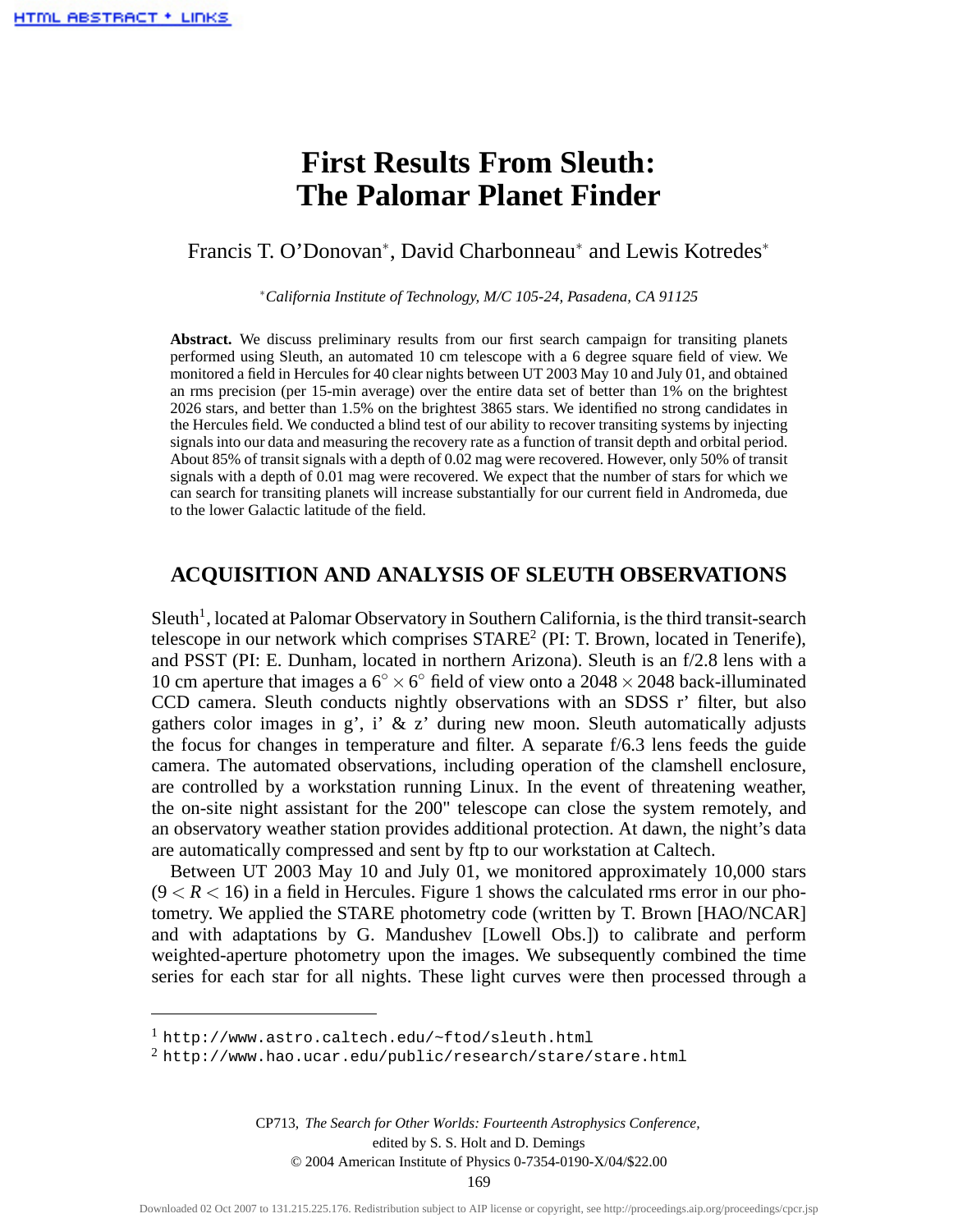

**FIGURE 1.** The calculated rms as a function of R magnitude for the 10,000 brightest stars in our Hercules field for three subsets of data: (upper panel) all observations; (center panel) observations from the night of June 29th UT during new moon; (lower panel) observations from the night of June 14th UT during full moon. The numbers of stars with rms below 1.0% and 1.5% for each dataset are shown.

cleaning pipeline to remove discrepant data and correlated variations in magnitude. Finally, the data were averaged in 15 minute bins to produce final light curves.

We then used the box-fitting algorithm of Kovács et al. [1] to search these light curves for transits with periods ranging from 1.5 to 7.5 days. This program assigned a Signal Detection Efficiency (SDE – see [1]) to the star, based on the significance of the transit detection. Figure 2 shows a histogram of the SDEs of the thousand brightest stars in the Hercules field, and compares it with the SDEs of a thousand simulated light curves with a Gaussian noise distribution of the same mean and variance as the original timeseries.

We also tested the transit search code by inserting simulated transits into our photometric data and attempting to recover these signals – an example of such an injected transit is shown in Figure 3. The recovery rate of these transits is about 85% for transits with a depth of 0.02 mag, and about 50% for 0.01 mag transits.

### **THE NEXT STEPS**

Throughout September and October 2003, we gathered photometric data on a field in Andromeda. The lower Galactic latitude of this field ( $b = -16°$  versus  $b = +40°$  for the Hercules field) will lead to a significantly larger number of stars that we can search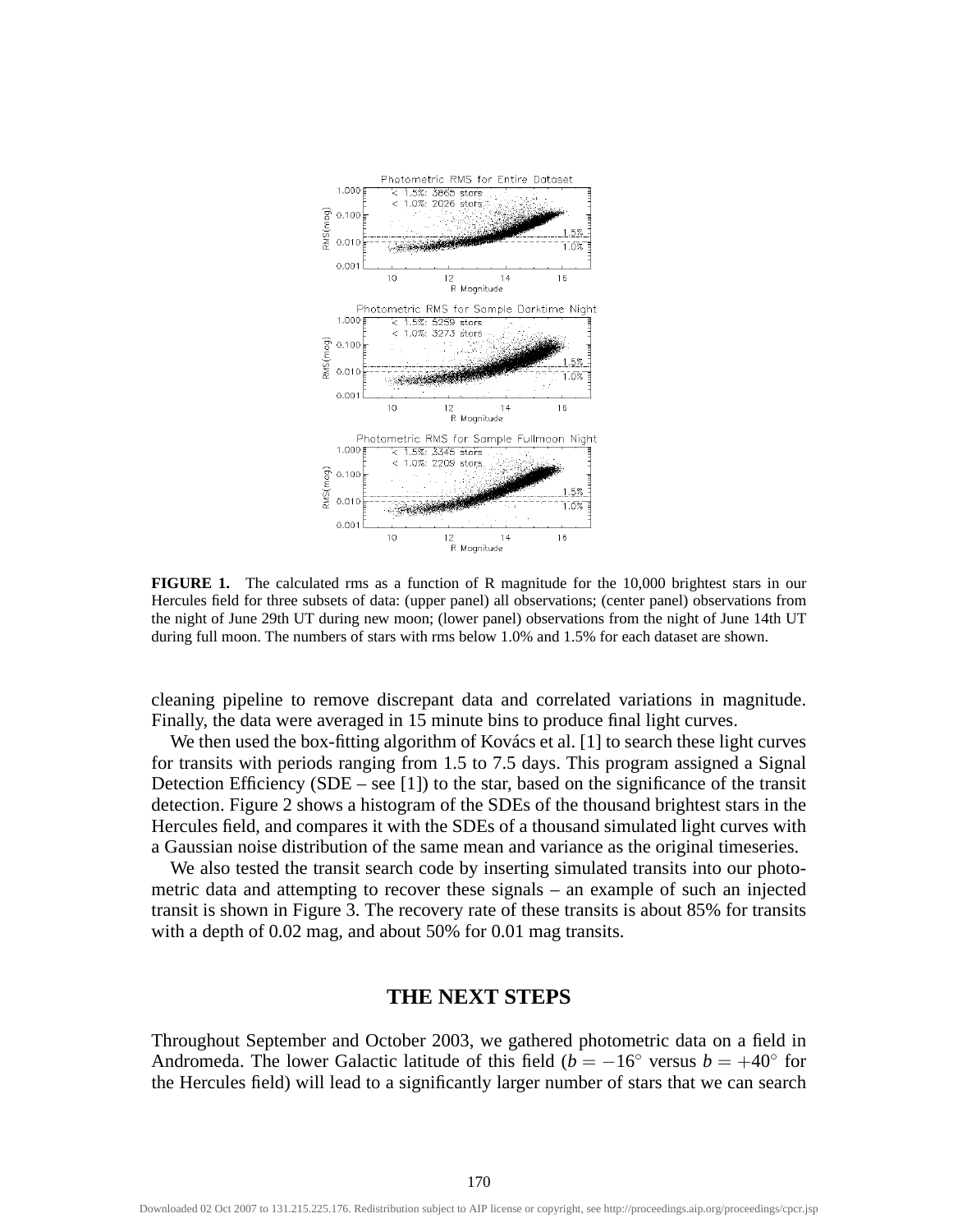

**FIGURE 2.** The solid line shows the histogram of derived values for the Signal Detection Efficiency (SDE) for the best-fit transit signal for each of the 1000 brightest stars. The histogram of derived SDE values for our simulated data set is plotted as the dashed line. The phased time series for two stars with large SDE values (indicated as C and D on the plot) are shown in Figure 4. We also inserted transits into the data and attempted to recover these: phased light curves of two such recovered systems are shown in Figure 3, and the resulting SDE values are indicated on the plot for the actual data (A) and the simulated data (B).



**FIGURE 3.** As a test of our ability to recover transit signals, we injected transits of varying period and depth into the data, as well as into simulated data. The recovered 1.4%-deep transits for a 3.7 day period for two such stars are shown for the simulated data (upper panel) and actual data (lower panel). The SDE values for these recoveries are shown in Figure 2.

for transiting planets. The Andromeda data also benefit from a firmware upgrade to our guider, which removed the large night-to-night pixel offsets that the Hercules data were subject to. Whereas the typical offsets in Hercules were 20 pixels, in our current field these offsets rarely exceed 5 pixels, and guiding within a single night is often good to 3 pixels.

We will perfom more detailed tests of our transit detection algorithm to calibrate and